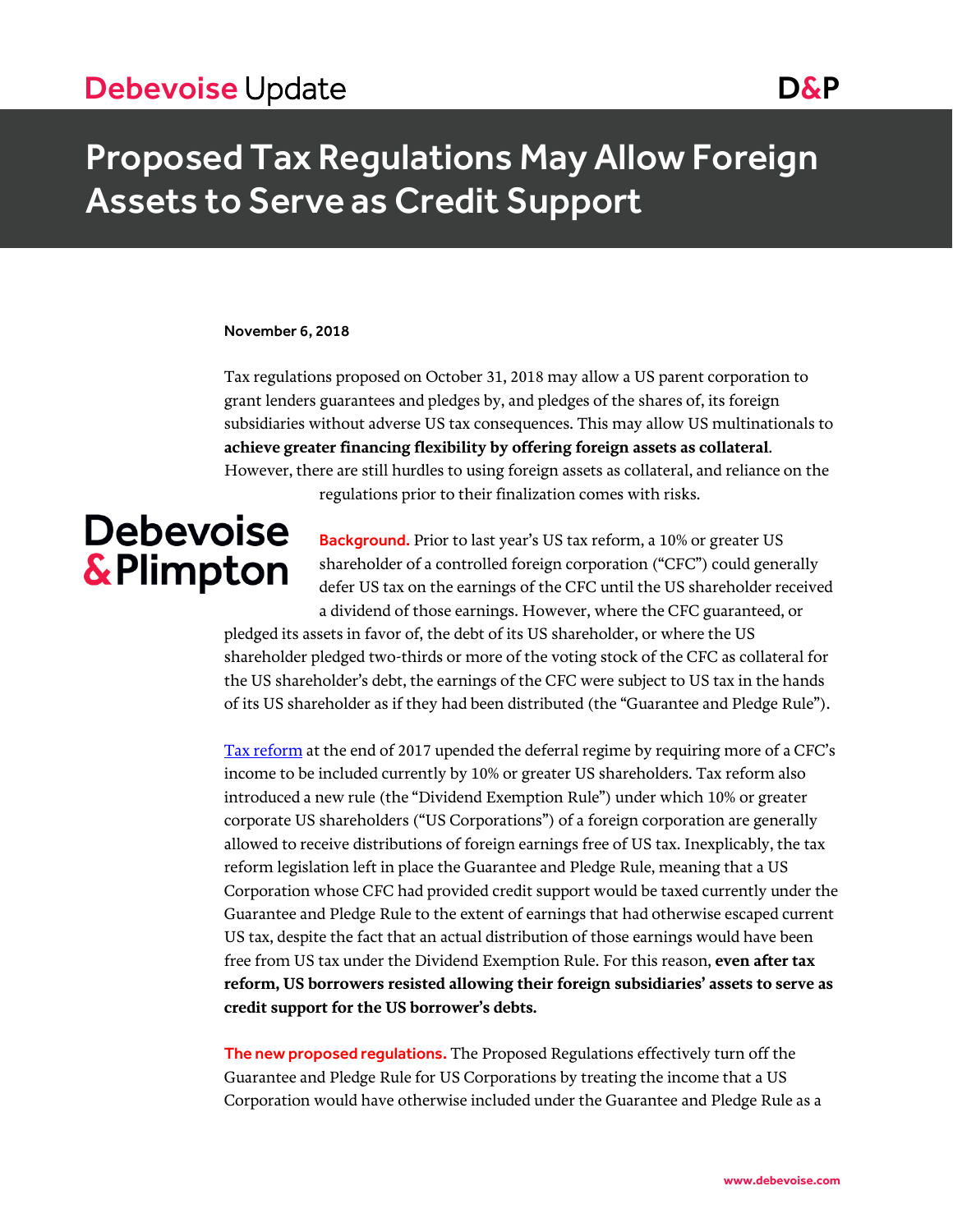### Debevoise & Plimpton

dividend covered by the Dividend Exemption Rule. Use of the Proposed Regulations is subject to certain restrictions:

- *US Corporations only*: Individuals and partnerships are still subject to current tax under the Guarantee and Pledge Rule. However, the IRS invites proposals for partnerships with US Corporation partners.
- *Holding period requirement*: US Corporations must own the CFC for more than 365 days over a 2 year period.
- *Consistent application*: US Corporations may rely on the Proposed Regulations for tax years of a CFC beginning after Dec. 31 2017, but only if the US Corporation and all related US persons consistently apply the Proposed Regulations.

### Anticipated effects

- Lenders may **require a US parent corporation to offer foreign assets as credit support or pledge 100% of the stock of its foreign subsidiaries** (particularly in a restructuring or workout scenario).
- Although the Proposed Regulations can be relied upon immediately, their uncertain status should give borrowers **reason to be cautious** (and an argument to resist bank demands):
	- The Proposed Regulations **may not become final** or **may change significantly** before becoming final.
	- Taxpayers that wish to rely on the Proposed Regulations must make sure that all US persons related to them apply the Proposed Regulations consistently. This may be difficult to police, particularly for large groups, given the broad definition of relatedness.
- Borrowers must weigh potential lower borrowing costs from enhanced credit support against **change-in-law risk** and non-US **impediments to granting upstream guarantees and security interests in local assets**.
- Borrowers that rely on the Proposed Regulations must think ahead:
	- Borrowers that add foreign subsidiaries to their credit support should retain the **flexibility** to remove them if the tax law develops unfavorably.